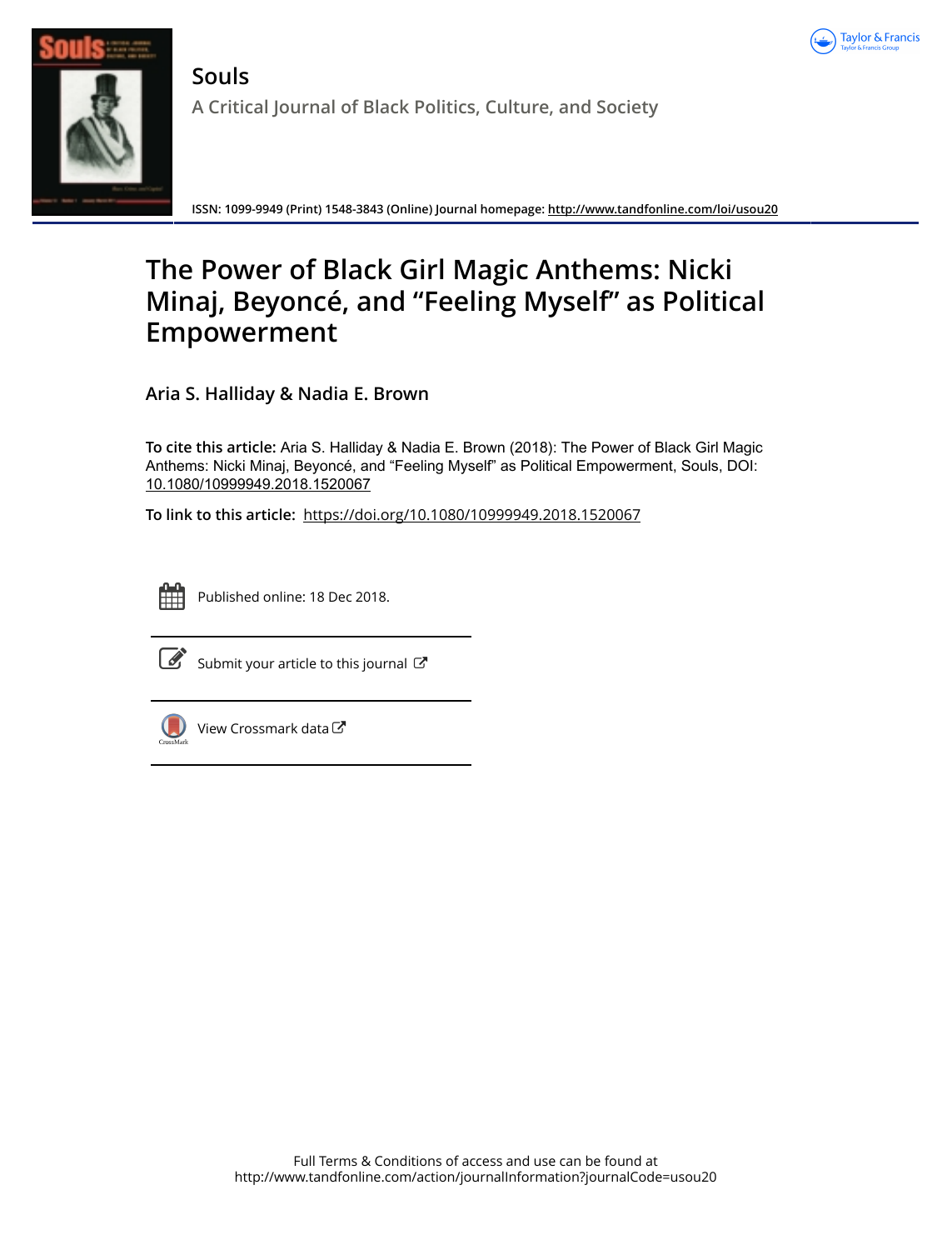# The Power of Black Girl Magic Anthems: Nicki Minaj, Beyoncé, and "Feeling Myself" as Political Empowerment

Aria S. Halliday Nadia E. Brown

Nicki Minaj and Beyonce are two of the most successful Black women artists in today's popular culture. They occupy a hypervisible and invisible position in Black and mainstream popular culture, and therefore exist as a crucial discursive site to understand Black girls' self-articulation as "blackgirlmagic" at this moment. Faced with the rise of public feminist and postracial discourses presented in new digital media forms, Minaj and Beyoncé's representations of sexualized Black femininity reimagined popular notions of race, gender, sexuality, and representation. Both women navigate sexuality and play, which allows them to promote claims to sexual autonomy, consent, and empowerment for girls. Together, they articulated blackness as arrogance, femininity as sexual confidence, and friendship as powerfully seductive in the song "Feeling Myself" (2015). We argue that the song became a #blackgirlmagic anthem for Black girls and women because of the ways Black girls and women engaged with the song on social media. They created a visual language to articulate the political stakes of #blackgirlmagic in an age of police brutality, anti-blackness, and misogyny. Through the use of focus group data with young Black women, we assess how this particular brand of "blackgirlmagic" impacts the political behavior and empowerment of Black college aged women.

Keywords: Beyonce, Black Girl Magic, Nicki Minaj, political empowerment, social media

## "I'm Feeling Myself, Feeling Myself"

In 2015, hip-hop and pop artist Nicki Minaj released the song "Feeling Myself." Accompanied by pop artist Beyonce, Nicki Minaj articulated a "Black Girl Magic"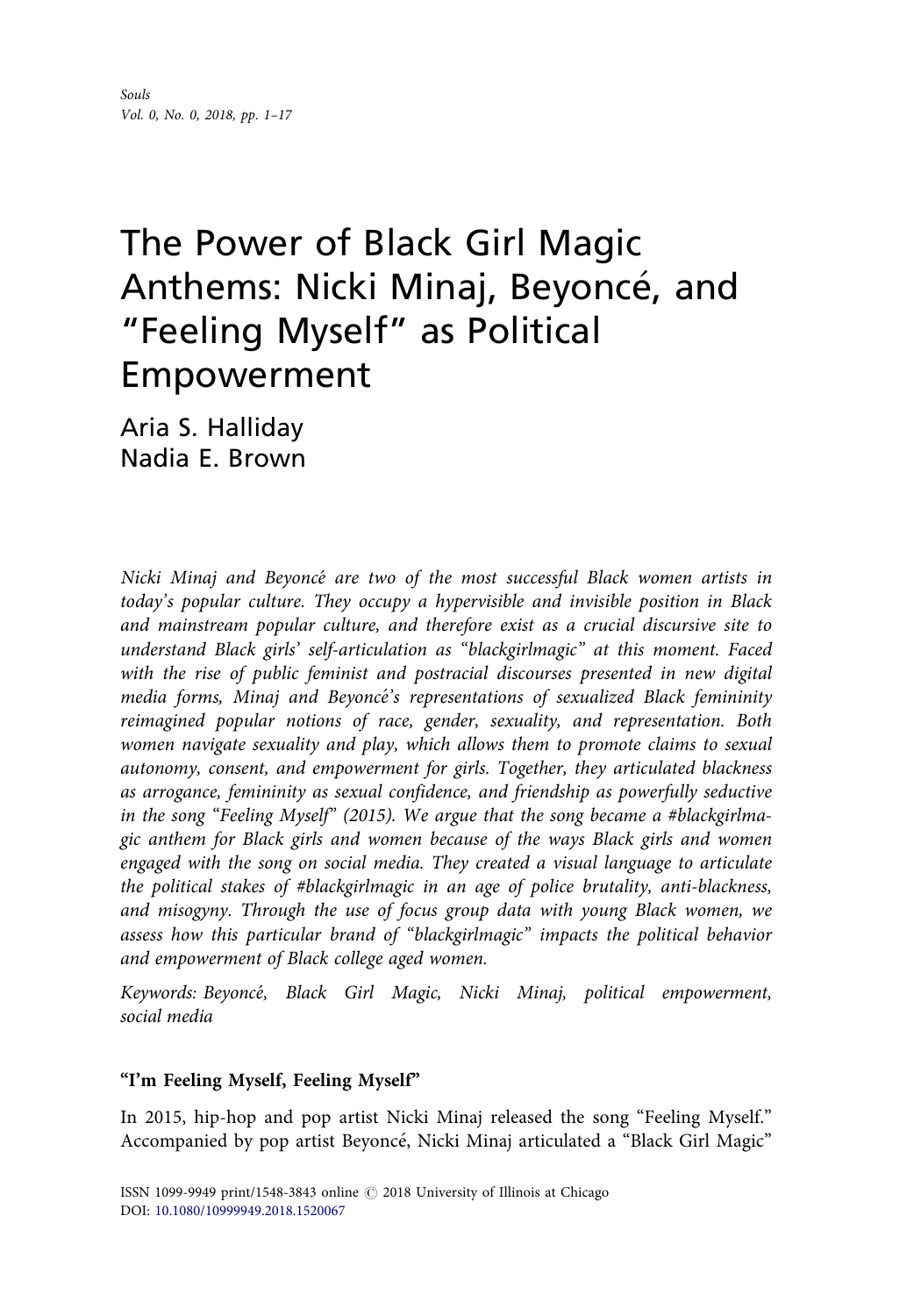anthem that celebrated Black women's experiences, cultural knowledge, and sexuality. Coined by Cashawn Thompson in 2013, "Black girls are magic" has been used as a unifying celebration of Black women; shortened to #blackgirlmagic, the phrase connotes a love and celebration for the unique experiences of Black women. Using "Feeling Myself," Nicki Minaj and Beyonce furthered the growing sentiments on social media and elsewhere that encouraged Black women to have confidence in themselves, their appearance, and their knowledge. Inspired by their statement, we conducted research with younger Millennial<sup>1</sup> Black women to explore how Black women use the song "Feeling Myself" to empower themselves among discussions of police brutality, anti-Blackness, and misogyny. Our focus group discussions with self-identified Black collegiate women sought to explore their experiences with representations of Black women in popular culture, political engagement, and understandings of Black girl magic in their everyday lives.

This article, then, examines the ways Millennial Black women use cultural production for self-articulation, empowerment, and sexual expression through a Black feminist/hip-hop feminist framework. As an extension of Black feminist theory, hip-hop feminism is a theoretical framework based in the hip-hop generation (those coming of age in the 1990s) to engage Black women in the contradictory spaces that encompass our lives, while foregrounding our experiences in search of our pleasure. Scholars of hip-hop feminism contend that "hip- hop provides a space for young black women to express their race and ethnic identities and to critique racism … [and] also a site where young black women begin to build or fur-ther develop their own gender critique and feminist identity."<sup>[2](#page-13-0)</sup> We contend these activities help to galvanize and organize other Black women as stepping-stones that often lead to political mobilization. Exploring the history of Black women's political empowerment and organizing in the United States, visual language used in the song and music video that became popular online, and responses from our focus group participants to the song and video, this study explains how Millennial Black women experience popular culture that targets their experiences. They articulated self-confidence, women's empowerment, and political messaging as major aspects of the "Feeling Myself" music video.<sup>[3](#page-13-0)</sup> Discussions of sexuality were also prevalent throughout the focus group discussions. From a hip-hop feminist framework, the growing prevalence of Minaj and Beyonce extends Joan Morgan's hip-hop generation of the 1990s to the 21st century, wherein pop and hip-hop artists are working together to maintain popularity[.4](#page-13-0)

The popularity of "Feeling Myself" and the influence of this Black girl anthem in the everyday lives of our participants illustrated the importance of the song to collegiate Black women in 2015 and 2016. While the students in our study made explicit distinctions in their own personal choices from that of Beyonce and Minaj, they overwhelmingly viewed the pop icons as role models of Black girl magic. As two of the most popular Black women performers of this generation, Nicki Minaj and Beyonce performing a song together also positions this particular moment in the 21st century at the nexus of musical genres competing for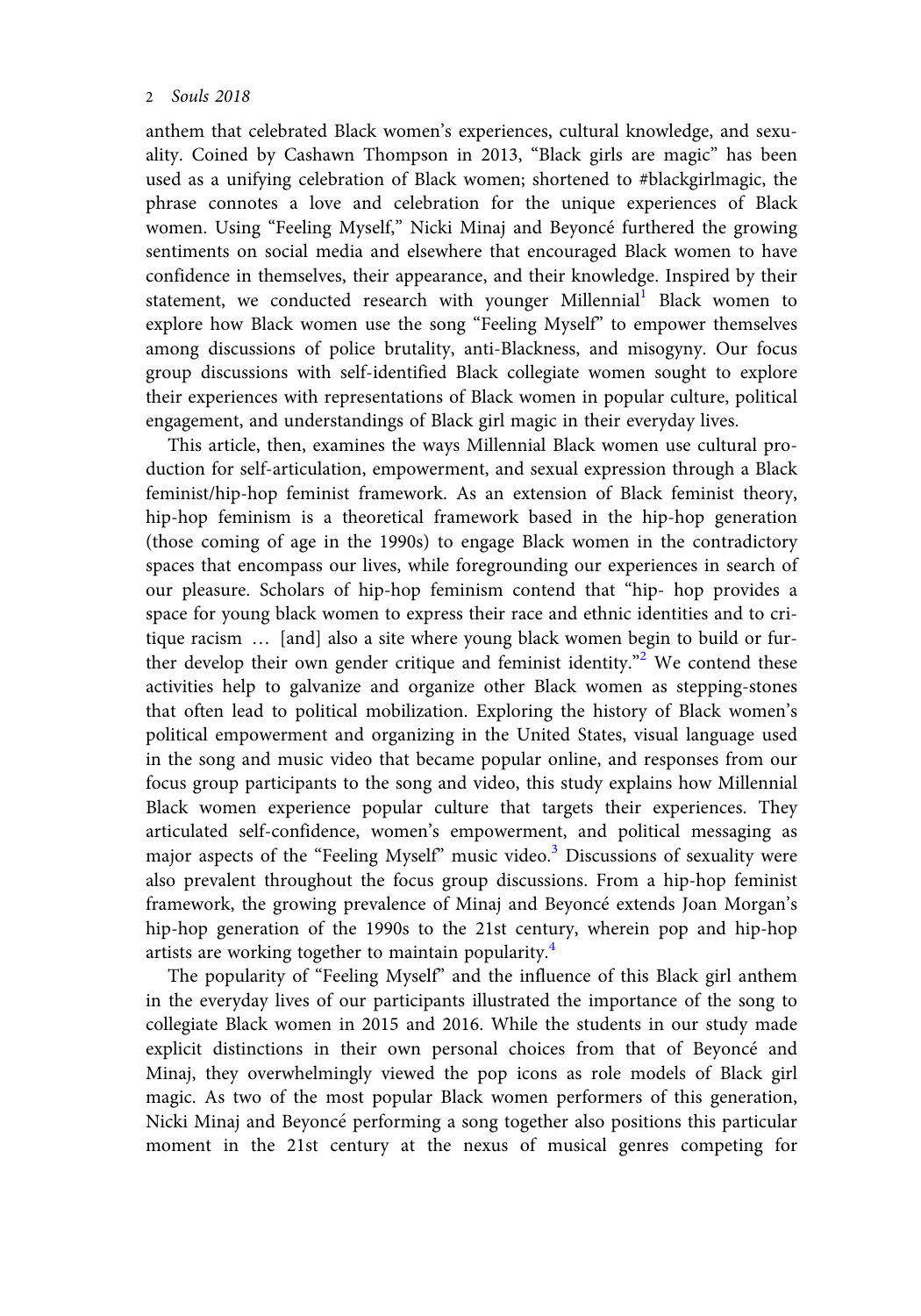audiences, as well as generational discussions of Black womanhood and sexuality on display. Additionally, our focus on Beyonce and Minaj follows Regina Bradley's assertion that "the most brazenly commodified representation of gender in hiphop is women's sexuality." [5](#page-13-0) By centering our discussions with Millennial Black women on this representation, we learn more about the contemporary cultural and political constructions of Black women's sexuality. "Feeling Myself," thus, exhibits expressions of Black femininity, heteronormative yet homoerotic connections between Black women, and younger Black women's celebration interactions with popular Black women's cultural production.

Combining political empowerment, cultural production, and Black women's own language about their experiences, we explore how Black women's cultural production and robust representations of Black women's empowerment impact young Black women's identity formation. We conclude with how this knowledge provides more ways to use popular culture representation to impact Black women and further cultivate Black women's personal and political empowerment via popular culture.

### Black Women's Political Empowerment

Black women's political action has been cited as early as Harriet Tubman's interactions with White suffragette groups and Sojourner Truth's famous "Ain't I A Woman" speech. Writing in the 1940s, Claudia Jones's theory of "superexploitation" described how Black women are oppressed not only on the basis of race but on gender and socioeconomic status as well. Other historical examples of Black women's political participation and feminist organizing are readily seen in the 1950s and 1960s with activists such as Ella Baker, Francis Beal, and Diane Nash, then the emergence of the Third World Women's Alliance in 19[6](#page-13-0)8. $6$  The Combahee River Collective, a group of Black radical feminists, organized to address issues that specifically impacted Black women such as sexism, homophobia, racism, and class oppression starting in the mid-1970s. Black women's work—from freeing the enslaved to organizing boycotts within civil rights organizations—illustrates a passion for bettering the lives of Black people throughout the United States and abroad.

The past twenty years have seen a rise in the scholarship on Black women's political participation and empowerment—in hopes of recovering Black women's experiences and declarations of feminist politics despite ignored and erased narra-tives.<sup>[7](#page-13-0)</sup> Three major themes within the scholarship are: (1) Black women use their particular lived experiences to facilitate political organizing, (2) Black women create and maintain political empowerment through community, and (3) Black women use the rise of social media to rouse political activism through digital communities. These themes not only highlight the ways Black women produce intersectional political organizations based on the ways race, gender, and sexuality affect their everyday lives and acts of resistance in the United States, but also how they utilize new technologies to mobilize across space and time.<sup>8</sup> Historically,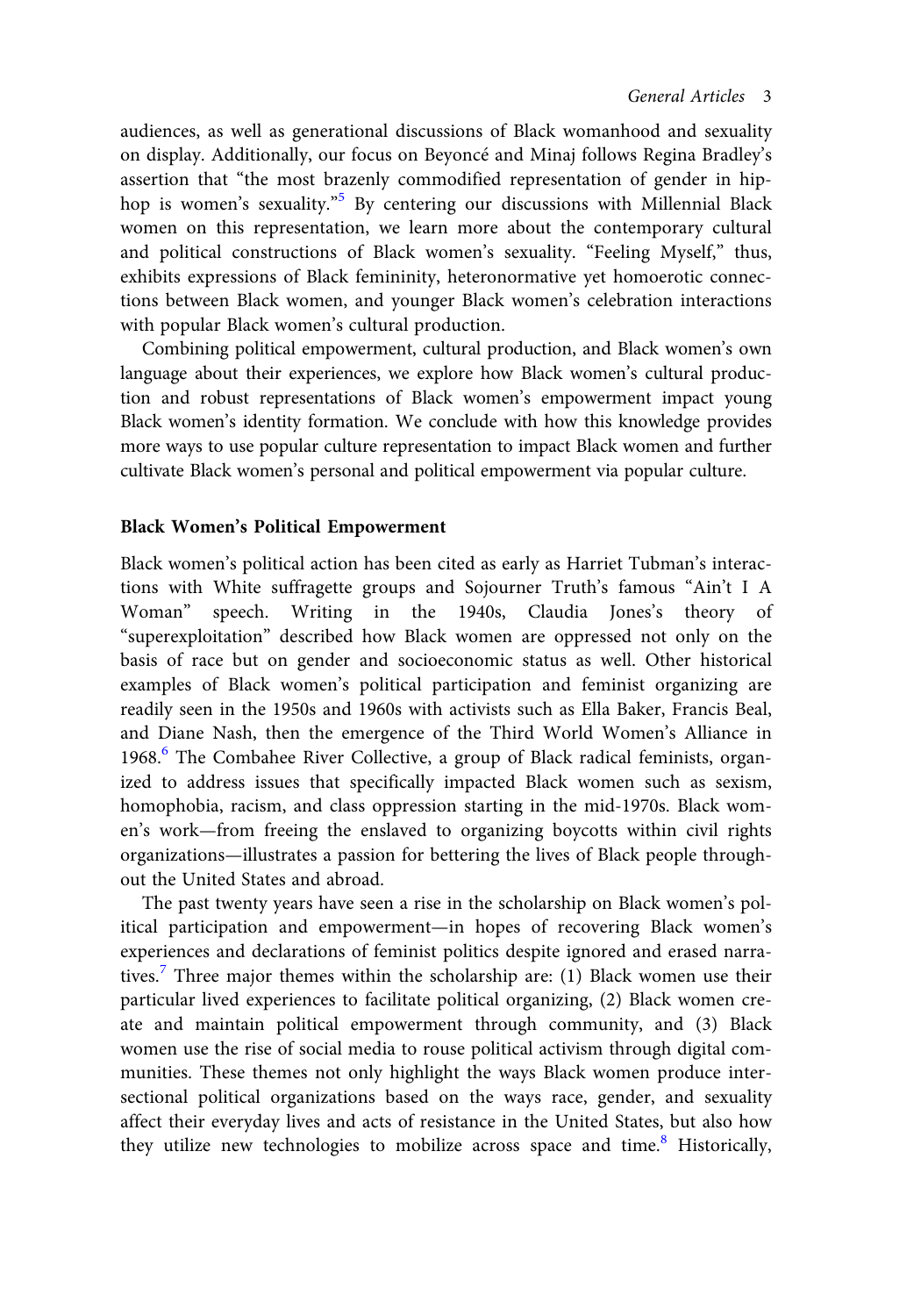Black women have been forced to advocate for themselves, using whatever possible means to spread their stories and catalyze audiences.<sup>[9](#page-14-0)</sup> Through online blogs, groups, and, more recently, social media hashtags, Black women form a larger collective through which to find community and validation for their experiences. As such, the focus of our essay is Black women's empowerment via popular culture as expressed through social media.

Like Kimberly Springer, we contend that Black women's "activism does not emerge in a vacuum but is, instead, part of a complex system of institutions, eco-nomics, and personal beliefs."<sup>[10](#page-14-0)</sup> For Black women, personal beliefs influence the ways that institutions are sustained and changed over time. In the 21st century, social media has become an integral site of Black women's political empowerment because of the ways Black women shape the images and discourses that emerge on various platforms. Described as the "water cooler" of social media platforms, Twitter serves as a digital political theater where Black women contextualize their experiences and affirm the intellectual, emotional, and physical labor they exert.<sup>[11](#page-14-0)</sup> In 2014, the Pew Research Center's "Social Media Report" found that adults aged 18–29, women, and African Americans were the most active groups on social media; the correlation here is that Black women between ages 18–29 are some of the most active social media users.

Kelly Macias argues that Black women "experience social media as an affirming, safe space for counter storytelling, education and transformation, negotiating iden-tity and for connection to a larger, African diasporic identity."<sup>[12](#page-14-0)</sup> In an exposition of Black feminist blogging, Moya Bailey and Alexis Pauline Gumbs found that "web activism" influenced the language they used offline to describe their experiences.<sup>13</sup> Engagement online encouraged them to cultivate relationships in particularly Black feminist ways and build communities that reflected their values as well as their politics. In this way, present-day Black women use social media platforms to acknowledge and affirm Black women's collective struggle much like their foremothers sought to previously.

Black women also use social media to celebrate their experiences, building narratives of love, support, and happiness alongside those of pain, abuse, and oppression. In 2013, CaShawn Thompson, @thepbg on Twitter, coined the phrase "blackgirlsaremagic" to combat negative media and personal critiques of Black women celebrities like Serena Williams and Viola Davis that positioned their bodies and skin complexions as ugly or monstrous.<sup>[14](#page-14-0)</sup> As a rallying cry for Black women, others shortened Thompson's term to "Black Girl Magic" to celebrate the lived experiences of Black women as magical because of the ways they face a multiplicity of oppressions, such as racism and misogyny (among others). Over the past five years, the term "Black Girl Magic" (also "blackgirlmagic" or "#blackgirlmagic") has gained traction in social media circles and has proliferated to other avenues. Black women like Linda Chavers, however, problematized Black women being described as "magic" because it could downplay oppression and further instantiate the stereotype of the "superwoman."<sup>[15](#page-14-0)</sup> They cautioned against a phrase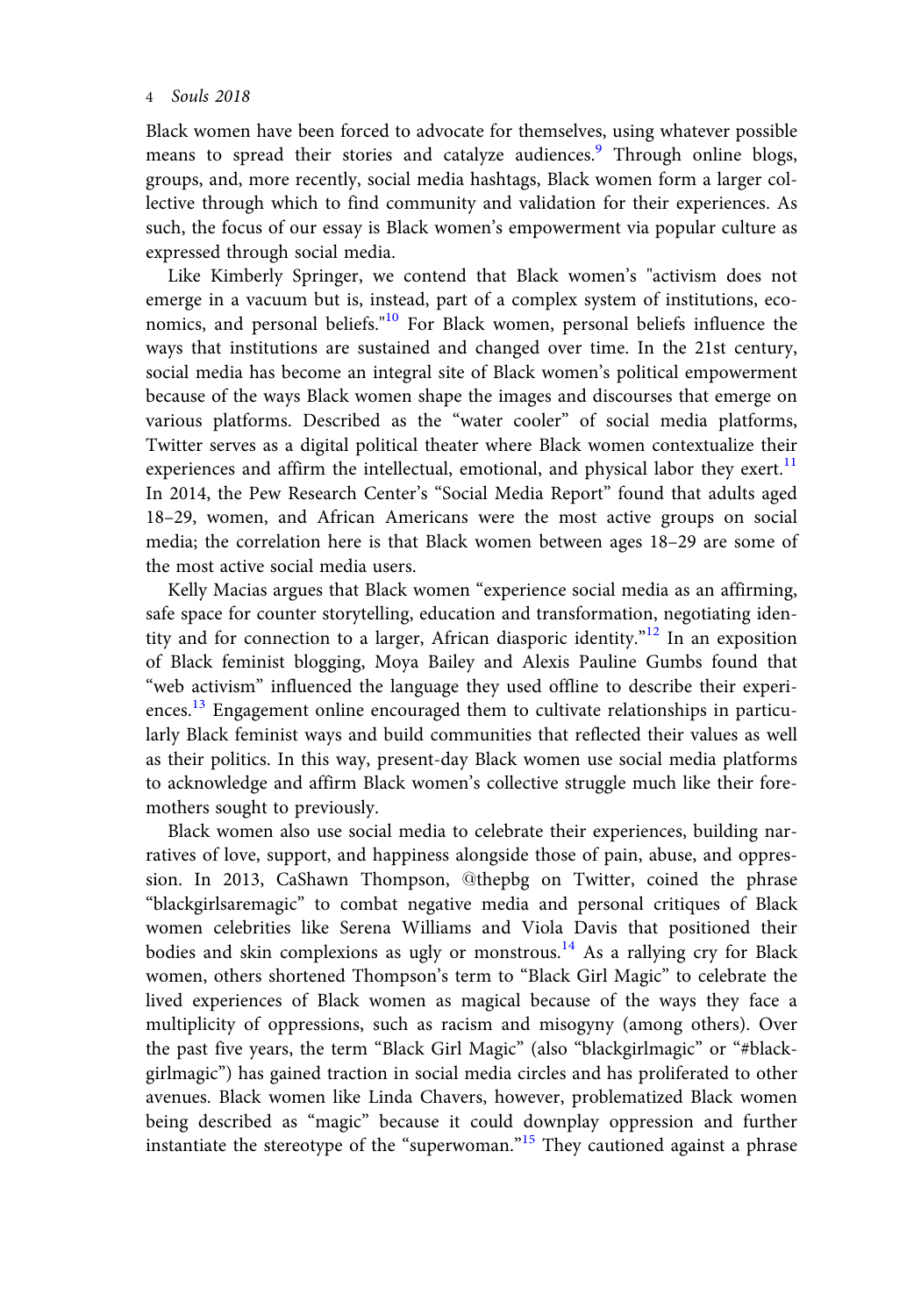that seems to gloss over the complexities of the experiences of queer and trans Black women within Black communal spaces. Despite some concern about "magic," Black women on social media have found solace and community in the term.

Whether recognizing academic achievement or business acumen, winning Olympic medals or excelling as single mothers, Black women have created a community that affirms the diversity of Black womanhood as "Black Girl Magic." Although "#blackgirlmagic" has not been articulated as principally political, it follows historical parameters for Black women's community building and organizing. For example, like themes and terms expressed in cultural phenomena such as "I'm Black and I'm Proud," "young, gifted, and black," or films like Cleopatra Jones and Foxy Brown, "#blackgirlmagic" challenges hegemonic notions that demean and belittle Black women's labor, beauty, and talent. Additionally, Black feminist themes and Black women's political labor have been identified in civil rights–era music and rap music.[16](#page-14-0) "Black Girl Magic" calls Black women and others to acknowledge the "universal awesomeness of black women."<sup>[17](#page-14-0)</sup> Celebrating Black women is indeed a political project that we acknowledge, and later explain, is grounded in historical and contemporary Black feminisms.

## Data and Methodology

Our research centralizes Black women's cultural experiences within Black women's cultural production. Therefore, we conducted focus groups with younger Millennial Black women who were currently attending college to learn more about their experience with and attitudes towards Nicki Minaj and Beyoncé's "Feeling Myself."<sup>[18](#page-15-0)</sup> As a methodological technique, a focus group allows for in-depth group interviews. Participants are selected because they are a purposive sample of a specific population targeted for further study or related to a given topic. As a result, participants are chosen because they are uniquely qualified to discuss the topic. The applicability, the selection of participants because of their knowledge base in a particular subject, is the key criteria for selection.<sup>[19](#page-15-0)</sup> In this case, as college-aged Black women, participants in our study represent a target population who may be familiar with the term "Black girl magic" and the music of Beyoncé and Nicki Minaj. Black college-aged women are greatly exposed to American popular culture. Because of their age and position as college-educated Black women in the Midwest, other Black women their age or Black women of the same age who are not in college may express different attitudes. Although representative, their age and pop culture knowledge in proximity to the celebrities discussed may also illustrate a bias to support the terms "Black girl magic" and "Feeling Myself."

Group dynamics and social interactions within each focus group greatly shape the kinds of data that are generated.<sup>[20](#page-15-0)</sup> This interaction is crucial, and offers deeper and richer data than what might be obtained from one-on-one interviews.<sup>21</sup> The synergy of the group interaction generates a range of issues, albeit different yet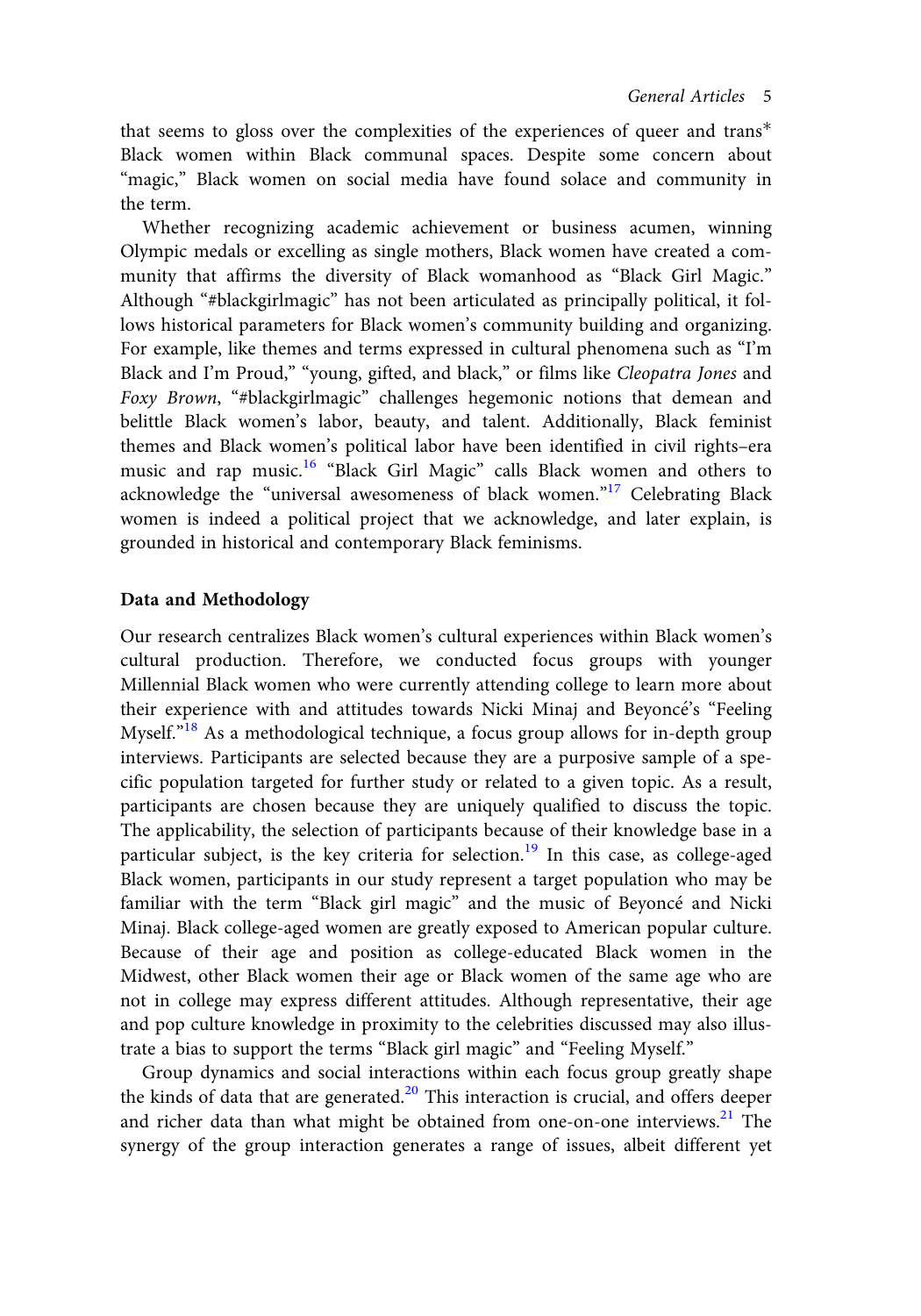interrelated, that might be raised by individuals, but in a relatively shorter time span than one-on-one interviews.<sup>22</sup> Focus groups should be held over a period of time to allow for patterns in responses to emerge. Although each group will have different dynamics because of participants, focus groups will replicate the similar attitudes and beliefs. As such, it may be necessary to hold only three or four focus groups to understand a given topic. $^{23}$ 

We held four focus groups but only two had a sufficient number of participants to conduct this research. The successful focus groups were held on August 29, 2016, at 3 p.m. and on September 21, 2016, at 6:30 p.m. in the Black Cultural Center on the campus of a large land-grant university in the Midwest. Focus groups lasted between one hour and an hour and a half. The total number of participants was five Black college women who were between the ages of 18 and 25. Because of the small number of participants in our study, we have opted to remove identifying information and to individuate the women via pseudonyms. The first focus group had two women and the subsequent focus group had three women. The participants in the first focus group were teammates on the university track and field team and as such, had a preexisting collegial relationship with one another. The second focus group consisted of strangers who were loosely connected as Black women on a majority-White campus who often participated in activities sponsored by the Black Cultural Center. The second focus group fit the standard description of the methodology with participants offering differing views, building on each other's comments, and drawing new conclusions after being in conversation with one another. The participants in the first focus group held rather complementary views and often agreed with one another's positions. Perhaps this was a byproduct of the participants wanting to remain friendly and to avoid possibly controversial conversations that may have negatively impacted their friendship or their working relationship as teammates.

The role of the group facilitator or moderator is significant in focus groups because of the mediation of group dynamics.<sup>[24](#page-15-0)</sup> The facilitator skillfully creates an environment, in which participants feel comfortable. A relaxed environment heavily impacts how forthcoming participants are, particularly in settings when participants are strangers. The facilitator must also pay special attention to non-verbal cues and signals that may impact the group's dynamic. The facilitator in our focus groups pushed the students to clarify their comments and expand on ideas that were expressed which were contrary to earlier stated positions. The facilitator also helped to re-center the conversation if the discussion moved towards a topic that was not germane to the study. $25$  The facilitator, with the help of a research assistant, showed the entirety of the "Feeling Myself" music video to both focus groups. The facilitator also recorded both the audio and visual dynamics of the focus group. Recording the data in this way enabled the researchers to not only code for what was said during the focus groups but also body language and other non-verbal cues.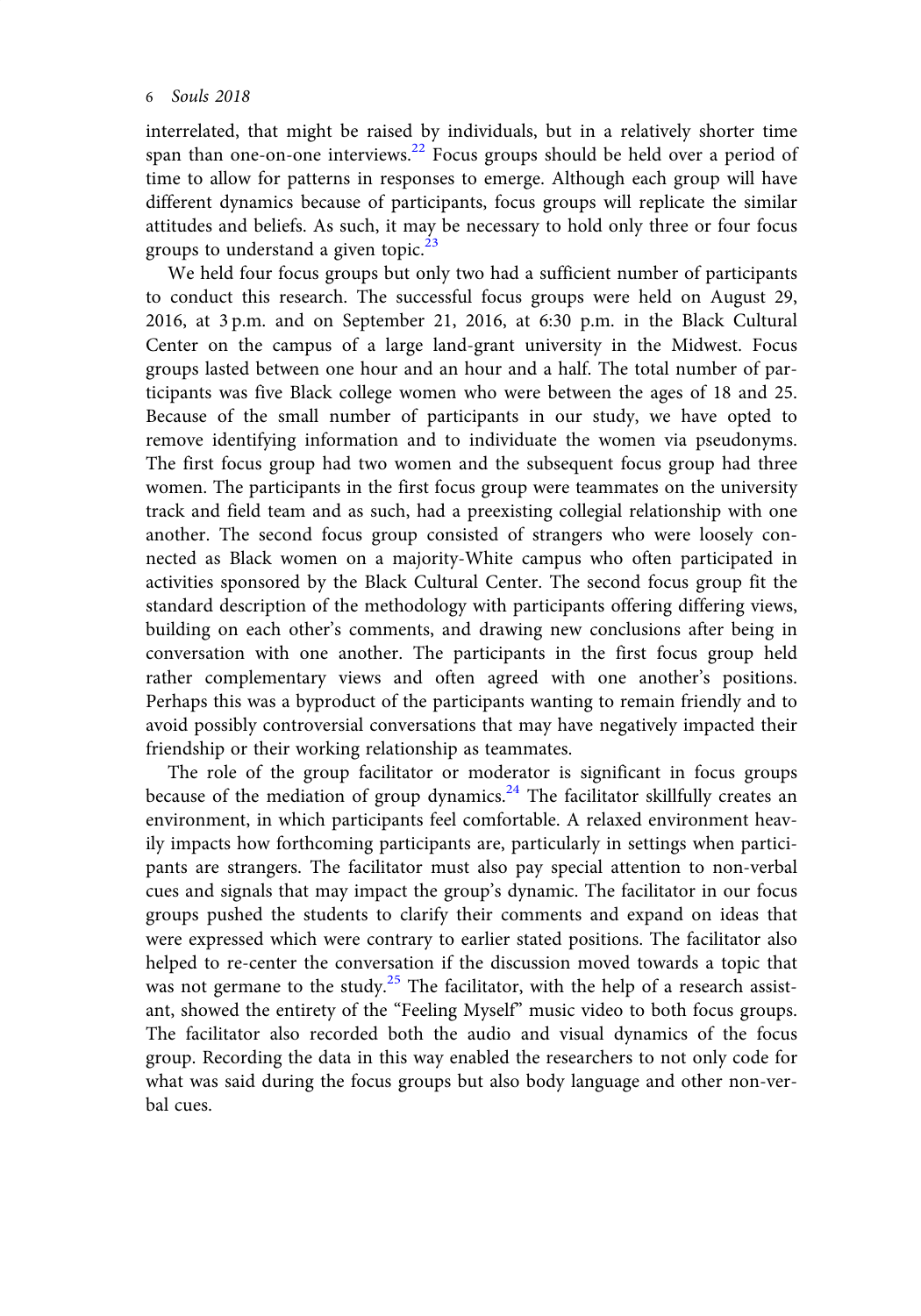The researchers advertised broadly for participation in the focus groups. We advertised for four focus groups but were forced to cancel two groups due to poor attendance. Because Black women in our target population comprise a relatively small group within the campus population at this large Midwestern land-grant university, we had great difficulty in securing participants for our study. We advertised to various communities on campus, often drawing from our own professional and personal networks on campus.<sup>[26](#page-15-0)</sup> However, we were unable to solicit significant support from these networks to yield a sizable population for this study. As such, the results presented in this study are preliminary findings. We hope to duplicate this study in a community with a larger number of Black women who fit our target population.

#### Discussions of Black Girl Magic and Political Empowerment

Contemporary discussions of Black girl magic, in many ways, are an outgrowth of theoretical sophistication in Black feminist thought since Patricia Hill-Collins discussed the importance of confronting the stereotypes of Black femininity. Hill-Collins identified the hierarchies of race and gender imbedded in racism and sexism as well as internalized self-loathing that "otherize" Black women and estrange us from ourselves in *Black Feminist Thought.<sup>[27](#page-15-0)</sup> M*elissa Harris-Perry too elaborated on the prevalence of Black women's stereotypes in U.S. culture. For Harris-Perry, these stereotypes of the Mammy, the Sapphire, and the Jezebel leave Black women trying to "find the upright in a crooked room."<sup>[28](#page-15-0)</sup> Hip-hop feminism, more contemporarily, represents a feminist politic that holds the contradictions of identity and representation together in search of pleasure rather than separating perceived positive and negative images. We know from Nicole Fleetwood, however, that the images created by Black cultural producers impact how blackness is seen.<sup>[29](#page-15-0)</sup>

For hip-hop feminists such as Regina Bradley, Brittney Cooper, Aisha Durham, Gwendolyn Pough, Joan Morgan, and Treva Lindsey, a hip-hop feminist perspective critiques both the prevalence of racism in mainstream feminism as well as misogyny within hip-hop-infused cultural spaces. Joan Morgan's When Chickenheads Come Home to Roost established hip-hop feminism as a theoretical framework that aims to "fuck with the grays" or productively push against traditional Black feminisms that dismiss or demonize sexuality and messy contradictions as a central component of inquiry. More recently, Morgan restated her commitment to "the politics of pleasure" in Black feminist analysis as "a capacious casting of the erotic that includes Black women's variegated sexual and non-sexual engagements with deeply internal sites of power and pleasure—among them expressions of sex and sexuality that deliberately resists [sic] binaries."<sup>[30](#page-15-0)</sup> Central to hip-hop feminist theory, then, is Black women's own creative and intellectual work within the hip-hop generation that bespeaks their commitment to sexual lib-eration.<sup>[31](#page-15-0)</sup> In this sense, self-proclaimed Black feminist artists such as Nicki Minaj and Beyoncé should be central to present discussions of Black women's pleasure,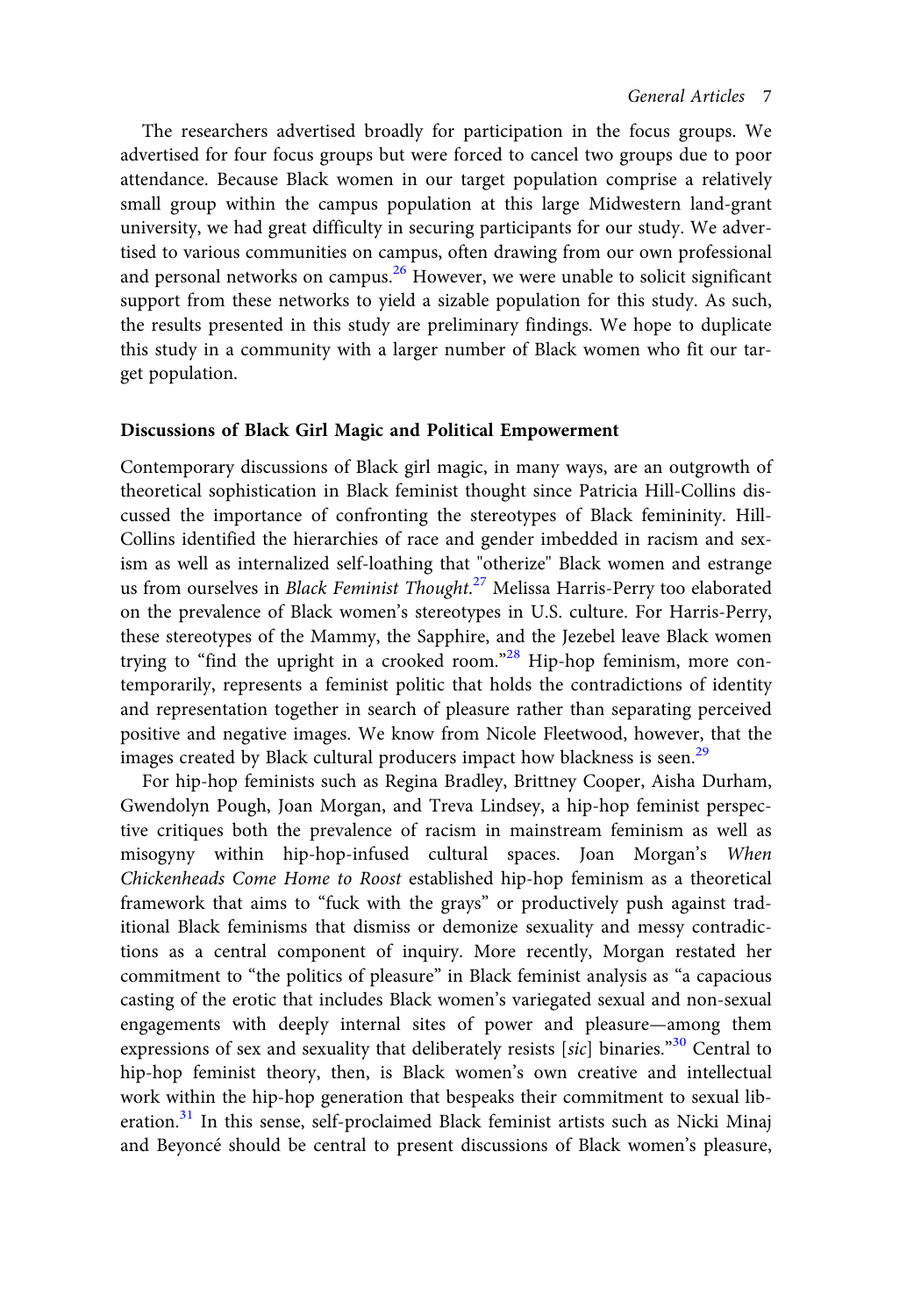even as they may still perform blackness for white audiences.<sup>32</sup> Therefore, our study sought to find the pleasure that Black women find in Black-women-authored celebrations of "Black girl magic" such as "Feeling Myself."

For Black women cultural producers like Minaj and Beyoncé, then, their collaborative efforts can speak expansively and distinctly to Black women across the United States and globally. For the college-aged women in our focus groups, Nicki Minaj and Beyonce's "Feeling Myself" represented three major themes: self-confidence, women's empowerment, and political messages. Albeit more limited, discussions of sexuality were also present throughout the focus group discussions despite particular thematic discussions.

#### Self-Confidence

For the participants, self-confidence was a major theme throughout the music video and in their use of the term "Feeling Myself." As Tiana, a sophomore and self-identified "mixed" woman explained, Minaj and Beyonce's performance throughout the video shows that a Black woman can be "completely and totally comfortable in her skin and excelling as herself."<sup>[33](#page-15-0)</sup> Minaj and Beyoncé are depicted as beautiful and powerful Black women, which highlighted the beauty of blackness to the participants. The focus group participants agreed that this performance illustrated Black women as the best at what they do. They felt pride in seeing Black women displayed this way, even as they may not have personally identified with their skin complexions or figures.

Despite the pride that participants felt by watching the music video, they identified that Minaj and Beyoncé traded in stereotypes of Black women as hypersexual and promiscuous. Rather than using terms like "Venus" or "Hottentot," which have been used to describe this particular performance of Black women, the term "bad bitch" was used in both focus groups to explain the ways that sexuality was overtly highlighted in Minaj and Beyoncé's performance throughout the music video.<sup>34</sup> Of the four participants who used the term, none of them identified with the imagery of a "bad bitch" because they preferred to articulate non-sexual aspects of their identities. As a senior and college-athlete, Leah noted, "I prefer to think of myself as a queen," illustrating that there is a distinction between how a "bad bitch" and a "queen" would be represented visually. Leah noted artists like Erykah Badu and India Arie to illustrate "queen" representations as regal, classy, and less overtly sexual than depictions of Minaj and Beyoncé in their music videos and lyrics.

Although the music video illustrated "bad bitch" representations of Black femininity for the participants, Aaliyah was supportive of Minaj and Beyoncé's performance. Aaliyah—a technology major and active participant in programming at the Black Cultural Center—noted that this type of "Black girl magic" could even be an "accident." She explained that when other Black women and girls recognize one's work as a representation of Black womanhood, it is Black girl magic. In line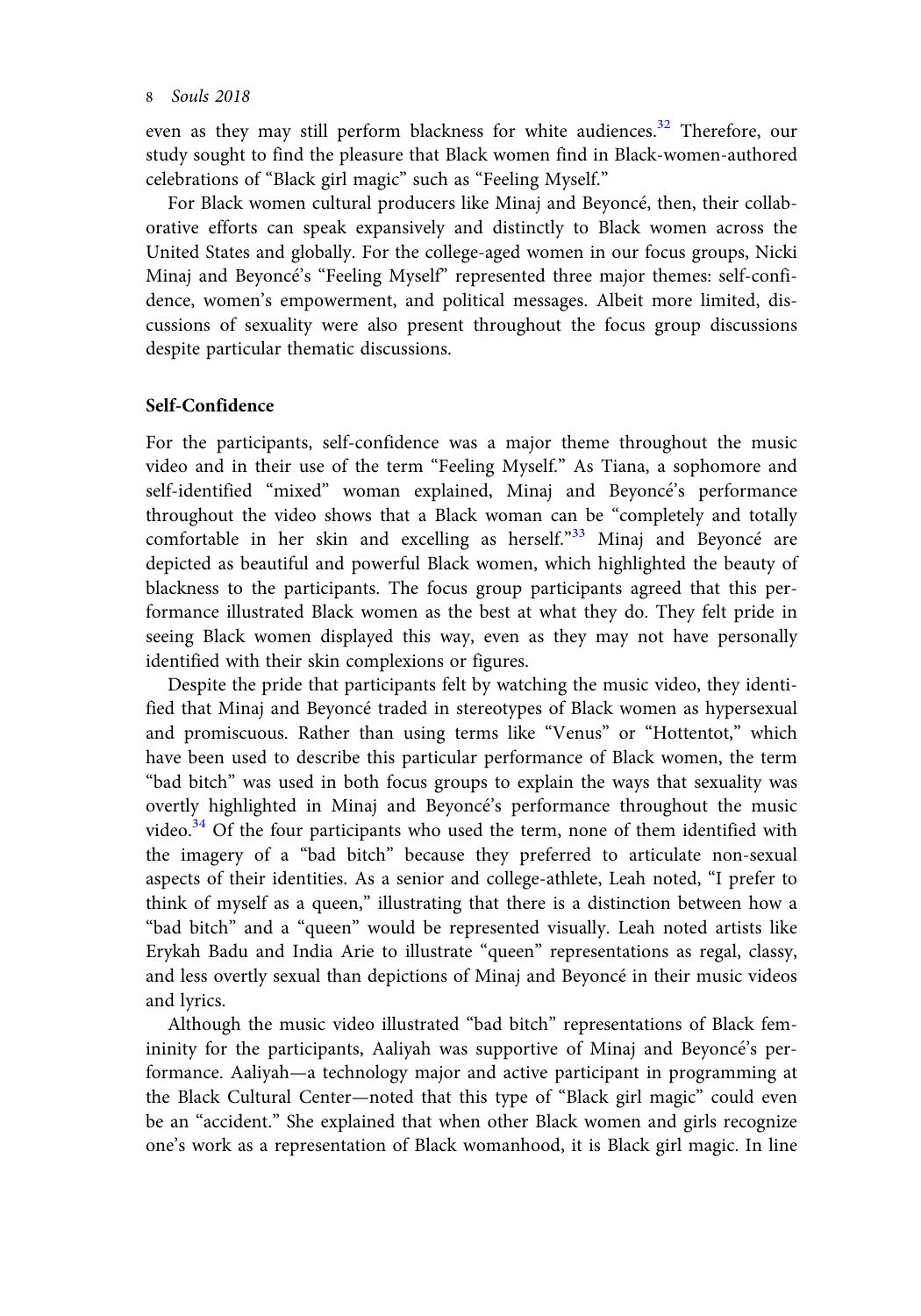with Harris-Perry's articulation that Black women resist controlling and demeaning images, Aaliyah's comment signifies the politics of recognition, which are cen-tral claims of citizenship, belonging, and identity.<sup>[35](#page-15-0)</sup> Political theorists from Hobbs to Arendt have demonstrated that individuals seek recognition in the public realm that highlights one's uniqueness and value. Black women, as a historically marginalized group, have been denied accurate recognition in public, which has negative consequences for the political self and the citizen self.<sup>[36](#page-15-0)</sup> Black women's lack of affirming self-recognition is coupled with the duality of simultaneous invisibility and hypervisibility of their social group. As such, Black women are not seen, and are generally unrecognizable in the American polity. Misrecognition of Black women denies this group political understanding, relegates their experiences as merely symbolic addresses of identity politics rather than substantive issues, and creates personal pain by being associated with a stigmatized group.

Aaliyah's explanation mirrors politicized historical recovery work that some Black historians and political scientists have used to excavate genealogies of Black women's labor. This explanation of "accidental Black girl magic" also provides a more expansive use of the term to include every day experiences and labor, where other Black women could use "Black girl magic" to celebrate one another's activities and where others might steer away from the use of the term. This split in usage, in some ways, mirrors the adoption or rejection of Black feminist identification. Yet the culmination of tenacity, conflict, triumph, suffering, and sociopolitical advancement has led to "accidental Black girl magic" in which this group has challenged the politics of recognition. Individual Black women have pushed back against assumptions of inferiority in spite of enduring humiliation and abuse. Doing so has challenged negative public representations of Black women. Perhaps Melissa Harris-Perry best surmises what we term as "accidental Black girl magic," by asserting "sisters are more than the sum of their relative disadvantages: they are active agents who craft meaning out of their circumstances and do so in compli-cated and diverse ways."<sup>[37](#page-15-0)</sup> Millennial Black women, like those represented in our focus groups, actively work to locate themselves (including their self-confidence and esteem) in the few representations of Black women that are present in popular culture.

#### Women's Empowerment

Women's empowerment was another major theme that our participants highlighted in the music video. Tracey, Leah, Tiana, Aaliyah, and Khadijah all laughed about their use of "Feeling Myself" on social media to represent their own sense of self-confidence. Used as a hashtag on Instagram and Facebook, #FeelingMyself identified photos the participants felt were "good pictures." Aaliyah shared that she listened to the song when getting dressed for an event or participating in a social activity. Aaliyah also mentioned that she used the song title as a hashtag because the song represented an "anthem of hyping yourself." Tiana, too,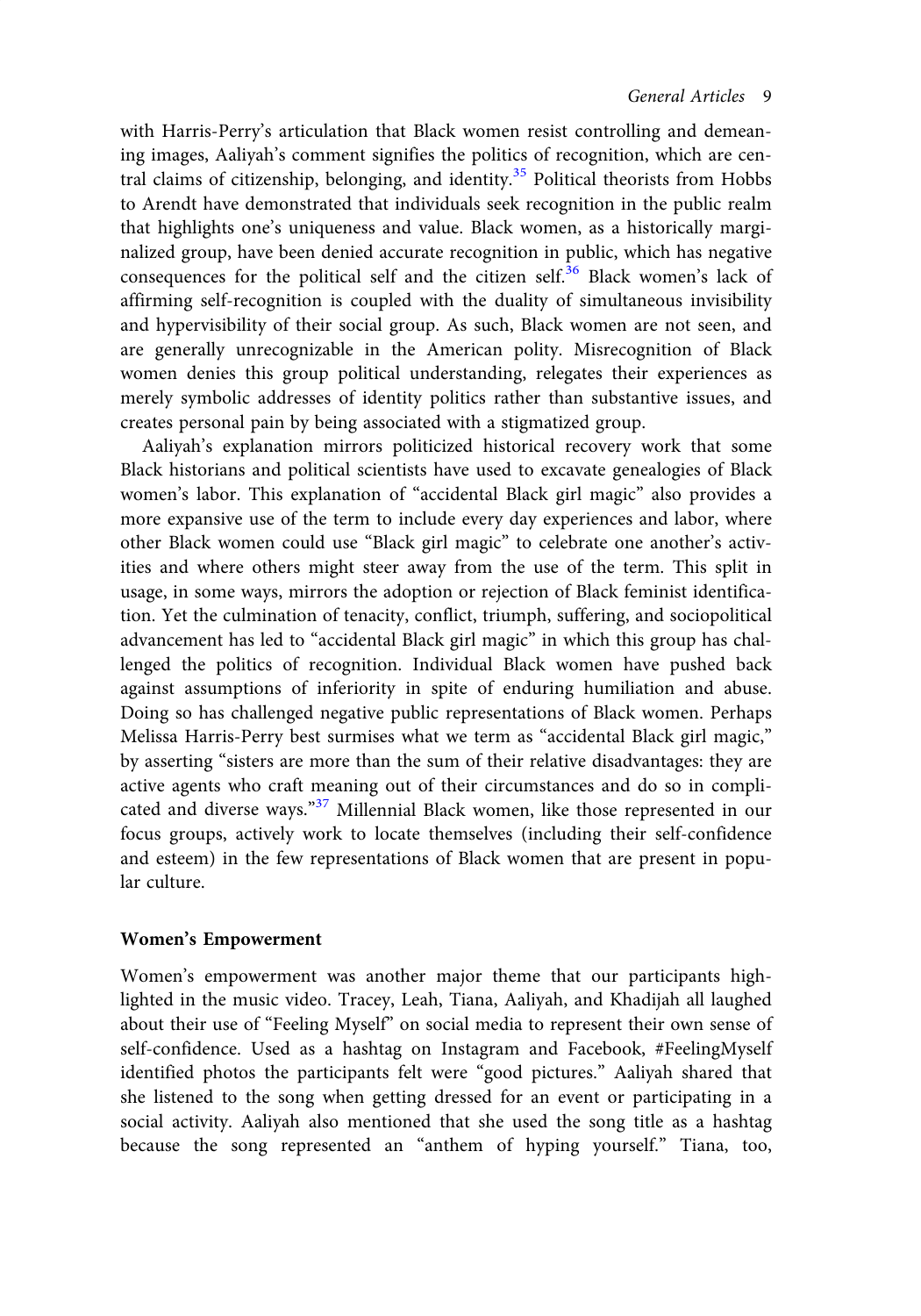mentioned that the song and term "makes me think about how great I am and being unapologetic." In this way, Minaj and Beyoncé were able to encourage these women's celebration of their bodies and appearances as a form of "Black girl magic."

Despite their acknowledged use of the hashtag "Feeling Myself" on their photos or while getting dressed for an event, Tracey and Leah argued that this form of "Black girl magic" only "celebrates being yourself but is stereotypical" and "doesn't speak to other aspects of Black girl magic" that include education, careers, or sports. As college-athletes, though, it seems that Tracey and Leah's critique of the video was tied to microaggressions they faced on campus as Black women. Specifically, Leah mentioned that she sometimes argued with other students who stated that she was on campus only because she received an athletic scholarship. Leah was quick to point out that she also received an academic scholarship.<sup>[38](#page-15-0)</sup> Although Tracey and Leah were reluctant to wholeheartedly claim the music video as an anthem because of its centering of physical appearance and sexuality, it seems that Minaj and Beyonce's "bad bitch" rhetoric and appearance in "Feeling Myself" encouraged a sense of Black women's empowerment with which they identified.

As an extension of women's empowerment, the collaboration of these two pop stars also illustrated the need for Black women to work together to promote a succinct political voice. While Tracey and Leah did not believe that Black women have a unified political voice, Khadijah—a 19-year-old sophomore—argued that Black women's unified political voice could be more prominent, especially on relating Black women's experiences to a broader audience. Tiana and Aaliyah agreed on the necessity of advocacy for Black women and mentioned how Black women are always active in the fight against police brutality on behalf of Black men—a conversation that has been prominent on social media with the hashtag "#sayhername" and the release of Janelle Monae's protest song "Hell You Talmbout." The participants' call for a more succinct political voice for Black women has been an ongoing discussion since the advent of civil rights in the United States.<sup>39</sup> However, Aaliyah noted that Nicki Minaj and Beyoncé performing together promoted a connection between Black women as a "bond with other Black girls because of our unique experiences."

## Political Messages

The participants in our study drew connections from Black women's empowerment to political messages in a rather seamless way. Tiana argued that "Feeling Myself," too, represented political messaging such as "speaking up for yourself" and "being confident in who you are" because of the attitudes Minaj and Beyonce throughout the music video. Khadijah explained that the song showed that by being powerful, you can "stop the world" like Beyonce. This comment illustrates an element of empowerment, not only from the visual representation of Minaj and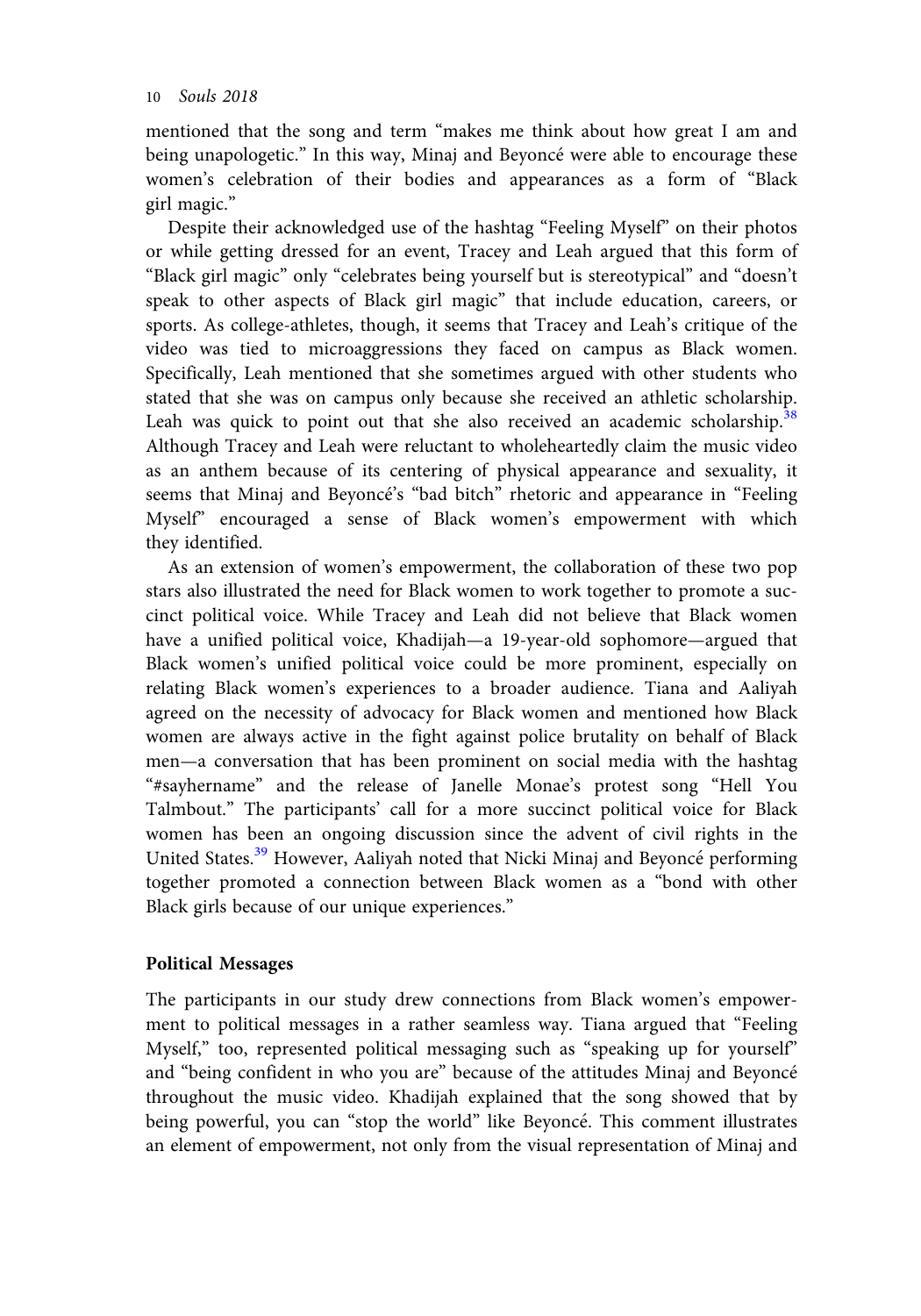Beyoncé, but also the lyrical content. By Minaj and Beyoncé depicting "random Black girl things" such as "twerking in the bathroom mirror," Aaliyah believed that the representation of "carefree Black women" in the video empowered them. For them, the representation of Black women finding joy in their own experience exemplified what it means to be carefree as a Black woman—another example of their definition of "Black girl magic." In short, for the participants in our study, Nicki Minaj and Beyonce illustrated "Black girl magic" by smiling, laughing, eating playfully, and dancing throughout the music video; albeit ordinary and perhaps arbitrary, these activities occurring with another Black woman could be considered empowering and therefore, "Black girl magic."

All of the women in our study agreed that Beyoncé and Nicki Minaj have political power that they do not use as much as they could. Khadijah noted that although Minaj is more willing to speak up on political and social justice issues, Beyoncé almost exclusively uses her music to express discontent (such as with her most recent visual album Lemonade). Therefore, the participants in our study noted finding political empowerment in other Black women artists. Tracey and Leah included Erykah Badu and India Arie in the political pantheon of Black women artists, while Tiana, Aaliyah, and Khadijah listed Alicia Keys and Janelle Monae. For Leah, these artists spoke more to "real life issues" and "natural hair" as opposed to sexuality like Minaj and Beyonce. The participants felt closer to these artists because they believed that these artists represented them "more" than did Minaj and Beyoncé. However, Aaliyah noted that Beyoncé's and Minaj's giving "power to girls who cannot find it themselves," illustrates the universality of "Feeling Myself" as a Black girl magic anthem, despite the participants' affinity for other artists. Furthermore, these responses reflect the necessity of a variety of Black women artists as role models and representations as cultural products that represent the diversity of Black women's experiences.

Paying particular attention to the participants' body language revealed that they were uncomfortable discussing politics and their political opinions. The Millennial women in our study made little eye contact with the focus group facilitator during the direct questions about politics. Rather than looking directly at the facilitator or one another, the women in our study tended to look down, lean away, cross their arms or place objects (such as a bottle or water or book bag) on their lap. These classic signs of withdrawing or blocking became apparent only when the topic of conversation turned explicitly to politics. As such, the women in our study displayed signs of becoming uncomfortable with discussing their political opinions with the group.

While their body language indicated that the college-aged Black women in our study where less self-assured in discussing politics, the participants in our focus groups readily identified "Feeling Myself" as a "Black girl magic anthem" that had political messaging. The women in our study more readily equated political empowerment to being informed and using social media to galvanize others. Tiana, Aaliyah, and Khadijah expressed an unwillingness to express opinions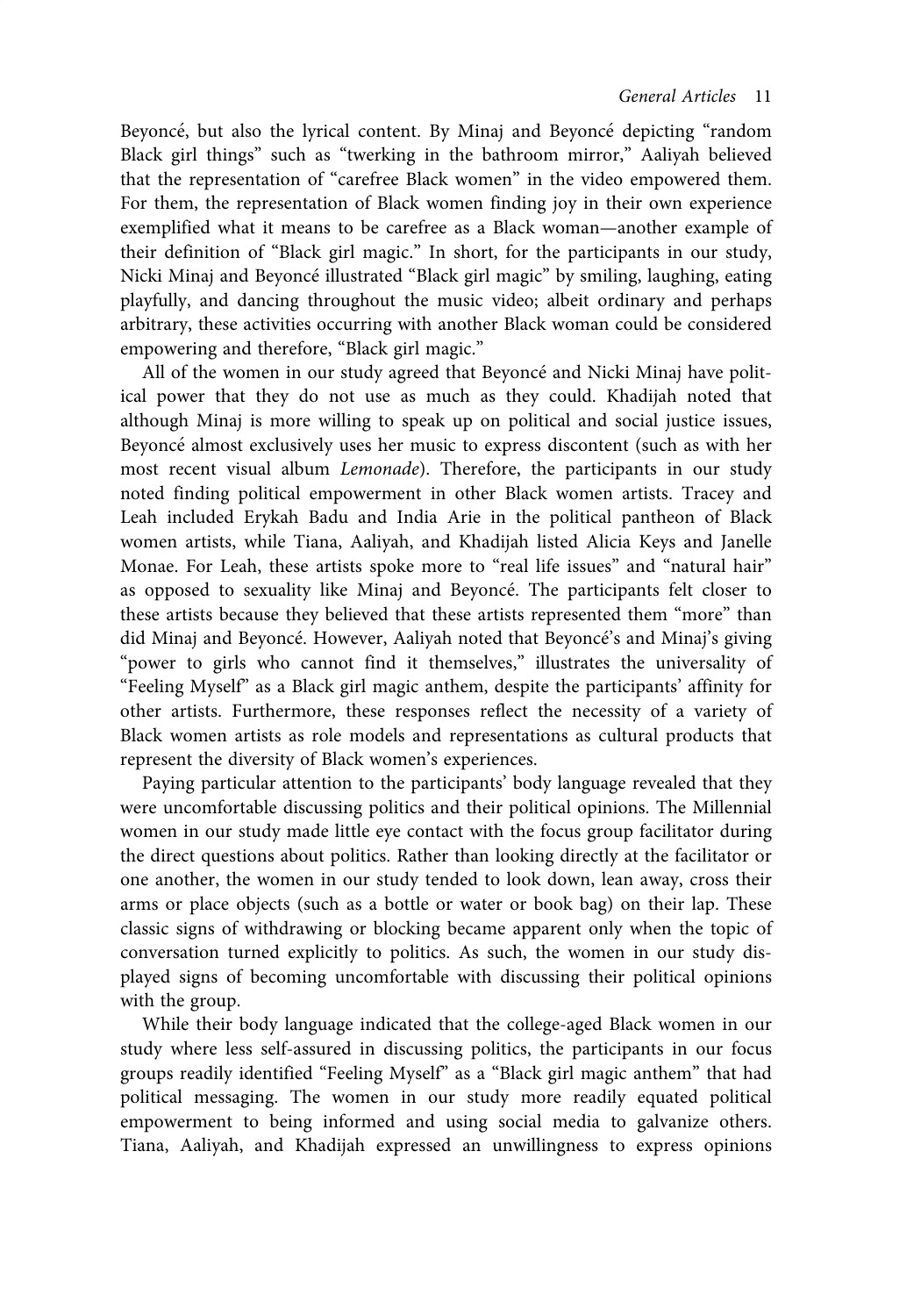online that might alienate them from certain populations. Khadijah, especially, was concerned that if she posted too many provocative things about social justice online, she could jeopardize her leadership positions in some campus organizations. Tracey and Leah, similarly, noted that they used social media to repost or retweet others' comments on the role of race and gender in American society, rather than posting their own thoughts. The participants uniformly agreed that they were not as engaged with formal politics as they should be or would like to be. The women in our study did not engage in offline political activism. Rather, they preferred to assert their political preferences via social media and other online formats. The majority of the participants identified as Independents and did not talk explicitly about the upcoming 2016 elections, although they were keenly aware of the ways that this election reflected many of the racial dynamics they saw on their social media feeds. This group, akin to research on younger Millennials, is disengaged from formal electoral politics.<sup>40</sup>

## Conclusion

The college-aged Black women in our study showcased the nuanced importance of Black Girl Magic for this population. Our participants saw parts of themselves, be it aspirational or functional, in "Feeling Myself" in which they could express the joys of being a Black woman. Much of this conversation centered on loving oneself, feeling good about how one looks, and having the confidence that comes from loving relationships with girlfriends. Beyoncé and Nicki Minaj have left indelible impressions on these young women through their music and attitudes. For these women, "Feeling Myself" represents a good time, self-love, and positive affirmations.

Conversely, the song and music video also point to issues of concern for the women in the study. The participants in our focus groups were disenchanted with the overt sexuality of Beyonce and Minaj, often pointing to their dress and popular depictions of the Jezebel stereotype in the music video. As such, the women felt more empowered by popular Black women artists such as Alicia Keys and India Arie. The song "Feeling Myself" represents going out—getting ready for a night out on the town with girlfriends—in which one feels sexy and is filled with selfconfidence. However, this is not associated with political empowerment. Using hip-hop feminism to understand the 21st-century hip-hop cultural context within our study, we can better understand how participants identified "positive" feminist themes in the song and video, while also distancing themselves from seemingly hypersexual characterizations of Minaj and Beyoncé for more perceivably empowering images like those of Keys and Arie.

As Millennial Black women, we were able to relate to the focus group participants in some ways. Because the authors actively engage in social media and are ardent listeners of Beyoncé and Minaj, several aspects of the study were familiar. However, as researchers, we were aware of the pitfalls of relying on our insider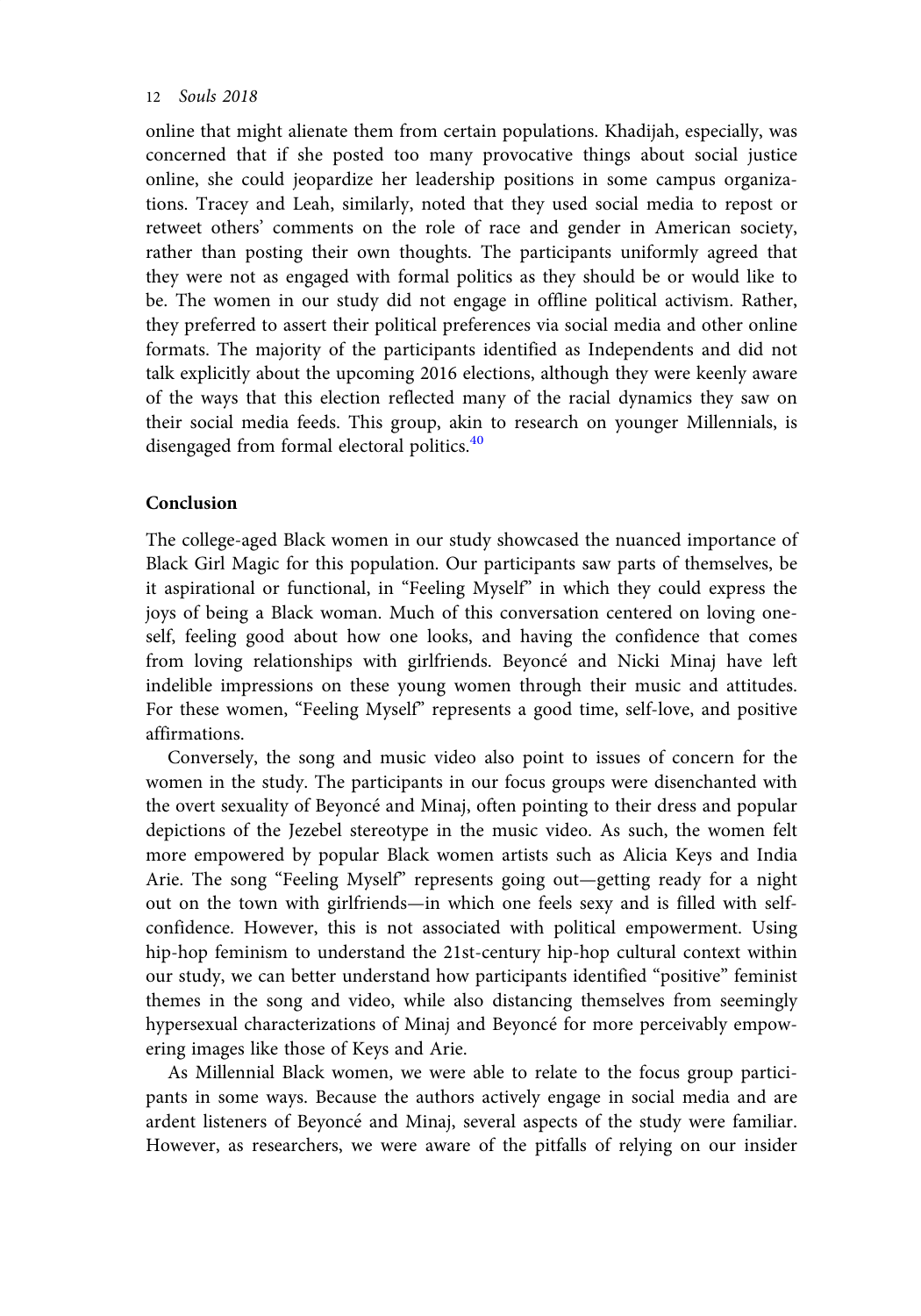<span id="page-13-0"></span>status of sharing several similarities with our participants. Our outsider status, namely that we are not intimately familiar with being a college student in this time period, helped to provide the necessary distance from ourselves and our subjects. Furthermore, as researchers, we do not share the same sociocultural and political identities as the young women in our study. As such, we used Patricia Hill Collins's concept of the "outsider within" to govern how our epistemic privilege, as credentialed insiders and as outsiders who are decentered in social contexts, enables us to use social science inquiry to examine cultural manifestations. $41$  The students' responses and interactions with one another often provided a clear distinction between these younger Millennials and us. Furthermore, these women perceived the video in ways similar to the researchers, but we have distinct variations in our views of the implications that "Feeling Myself" and "Black Girl Magic" have on the current sociopolitical climate.

In summary, our study provides a snapshot of how college-aged Black women view themselves and express agency as exhibitors of "Black Girl Magic." Their loose connections to formal electoral politics, but deep engagement with social justice vis-à-vis hashtags and social media demonstrate how these women are defining political empowerment for themselves, on their own terms. "Feeling Myself" is an ideal that promotes self-confidence, women's empowerment, and political messaging for Black women. These feelings are necessary in an era where Black women all too often wake up to find that another Black woman or man is now a hashtag because he or she has fallen victim to state-sponsored violence. The concept of "Black Girl Magic" may be the social, familial, and psychological glue that holds Black women together in a society that tries at every turn to tear Black women down.

#### Notes

- 1. We use this term to refer to the generational cohort born between 1982 and 2004. This is the cohort that directly follows Generation X. The women in our focus group were all attending college during the span of our discussions.
- 2. Whitney A. Peoples, "'Under Construction': Identifying Foundations of Hip-Hop Feminism and Exploring Bridges between Black Second-Wave and Hip-Hop Feminisms," Meridians 8, no. 1 (2008): 19–52, 21.
- 3. Link to music video: <https://rutube.ru/video/e67fc2c639352a9d373f1441307d8a47/> (accessed August 25, 2018).
- 4. Joan Morgan, When Chickenheads Come Home to Roost: A Hip-Hop Feminist Breaks It Down (New York: Simon & Schuster, 1999), 23.
- 5. Regina N. Bradley, "Barbz and Kings: Explorations of Gender and Sexuality in Hip-Hop," in Cambridge Companion to Hip-Hop, edited by Justin A. Williams (New York: Cambridge University Press, 2015), 181.
- 6. Kimberly Springer, Living for the Revolution: Black Feminist Organizations, 1968–1980 (Durham, NC: Duke University Press, 2005), 22–25.
- 7. Nadia E. Brown, Sisters in the Statehouse: Black Women and Legislative Decision Making (New York: Oxford University Press, 2014); Cathy J. Cohen, "Deviance as Resistance: A New Research Agenda for the Study of Black Politics," Du Bois Review 1, no. 1 (2004):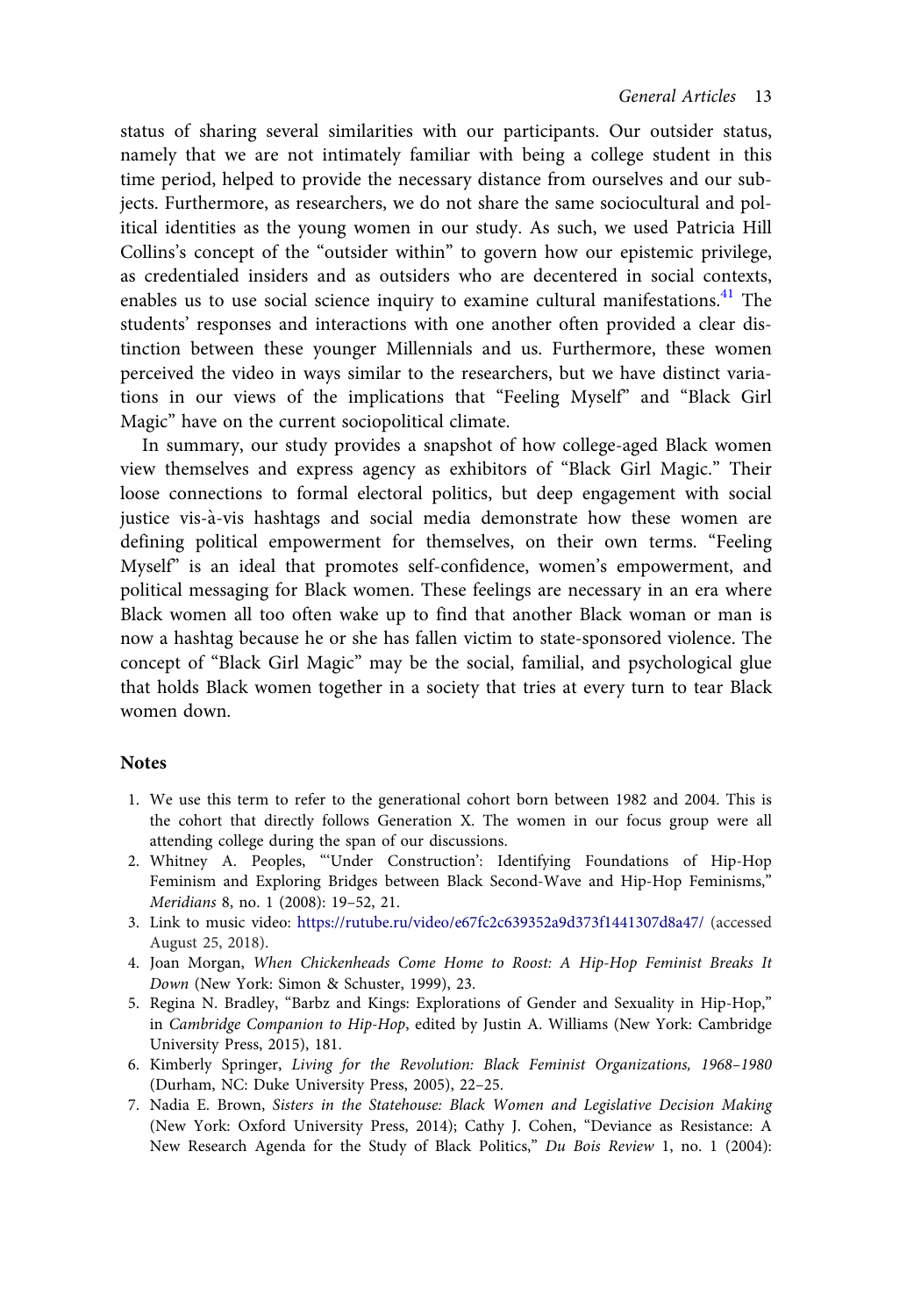#### <span id="page-14-0"></span>14 Souls 2018

24–45; Cathy J. Cohen, Kathleen B. Jones, and Joan C. Tronto, Women Transforming Politics: An Alternative Reader (New York: New York University Press, 1997); Bettye Collier-Thomas, Jesus, Jobs, and Justice: African American Women and Religion (New York: Alfred Knopf, 2010); Patricia Hill Collins, Black Feminist Thought: Knowledge, Consciousness, and the Politics of Empowerment (New York: Routledge, 1990); Ruth Feldstein, How It Feels to Be Free: Black Women Entertainers and the Civil Rights Movement (Oxford: Oxford University Press, 2013); Paula Giddings, When and Where I Enter: The Impact of Black Women on Race and Sex in America (New York: Quill/W. Morrow, 1996); Ann Gordon and Bettye Collier-Thomas, African American Women and the Vote, 1837–1965 (Amherst: University of Massachusetts Press, 1997); Duchess Harris, Black Feminist Politics from Kennedy to Obama (New York: Palgrave Macmillan, 2011); Melissa V. Harris-Perry, Sister Citizen: Shame, Stereotypes, and Black Women in America (New Haven, CT: Yale University Press, 2013); Cindy Hooper, Conflict: African American Women and the New Dilemma of Race and Gender Politics (Santa Barbara, CA: Praeger, 2012); Danielle L. McGuire, At the Dark End of the Street: Black Women, Rape, and Resistance—A New History of the Civil Rights Movement from Rosa Parks to the Rise of Black Power (New York: Vintage, 2011); Sheila Radford-Hill, Further to Fly: Black Women and the Politics of Empowerment (Minneapolis: University of Minnesota Press, 2000); Salamishah Tillet, Sites of Slavery: Citizenship and Racial Democracy in the Post–Civil Rights Imagination (Durham, NC: Duke University Press, 2012).

- 8. James C. Scott, Weapons of the Weak: Everyday Forms of Peasant Resistance (Princeton, NJ: Yale University Press, 1987).
- 9. Danielle McGuire details the ways that Black women during the Civil Rights and Black Power movements used their particular experiences to challenge racism and sex discrimination; McGuire, Dark End of the Street.
- 10. Kimberly Springer, Still Lifting, Still Climbing: African American Women's Contemporary Activism (New York: NYU Press, 1999), 4.
- 11. Pew Research Center, "Social Networking Fact Sheet," Pew Research Center: Internet, Science & Tech, Pew Research Center, [http://www.pewinternet.org/fact-sheets/social](http://www.pewinternet.org/fact-sheets/social-networking-fact-sheet/)[networking-fact-sheet/](http://www.pewinternet.org/fact-sheets/social-networking-fact-sheet/) (accessed August 25, 2018).
- 12. Kelly Macias, "Tweeting Away Our Blues: An Interpretative Phenomenological Approach to Exploring Black Women's Use of Social Media to Combat Misogynoir," Department of Conflict Resolution Studies Theses and Dissertations, January 1, 2015, 12, [http://nsuworks.](http://nsuworks.nova.edu/shss_dcar_etd/25) [nova.edu/shss\\_dcar\\_etd/25](http://nsuworks.nova.edu/shss_dcar_etd/25) (accessed August 1, 2017).
- 13. Moya Bailey and Alexis Pauline Gumbs, "We Are the Ones We've Been Waiting For," Ms (Winter 2010), 42.
- 14. Dexter Thomas, "Why Everyone's Saying 'Black Girls Are Magic,'" Los Angeles Times, [http://www.latimes.com/nation/nationnow/la-na-nn-everyones-saying-black-girls-are-magic-](http://www.latimes.com/nation/nationnow/la-na-nn-everyones-saying-black-girls-are-magic-20150909-htmlstory.html)[20150909-htmlstory.html](http://www.latimes.com/nation/nationnow/la-na-nn-everyones-saying-black-girls-are-magic-20150909-htmlstory.html) (accessed July 1, 2017).
- 15. Tamara Beauboeuf-Lafontant, Behind the Mask of the Strong Black Woman: Voice and the Embodiment of a Costly Performance (Philadelphia: Temple University Press, 2009); Linda Chavers, "Here's My Problem With #BlackGirlMagic," ELLE, January 13, 2016, [http://www.](http://www.elle.com/life-love/a33180/why-i-dont-love-blackgirlmagic/) [elle.com/life-love/a33180/why-i-dont-love-blackgirlmagic/](http://www.elle.com/life-love/a33180/why-i-dont-love-blackgirlmagic/) (accessed July 1, 2017); Collins, Black Feminist Thought; Michele Wallace, Black Macho and the Myth of the Superwoman (New York: Verso, 1978).
- 16. Lakeyta Bonnette, Pulse of the People: Political Rap Music and Black Politics (Philadelphia: University of Pennsylvania Press, 2015); Shana Redmond, Anthem: Social Movements and the Sound of Solidarity in the African Diaspora (New York: NYU Press, 2013).
- 17. Julee Wilson, "The Meaning Of #BlackGirlMagic, And How You Can Get Some Of It," The Huffington Post, January 12, 2016, [http://www.huffingtonpost.com/entry/what-is-black](http://www.huffingtonpost.com/entry/what-is-black-girl-magic-video_us_5694dad4e4b086bc1cd517f4)[girl-magic-video\\_us\\_5694dad4e4b086bc1cd517f4](http://www.huffingtonpost.com/entry/what-is-black-girl-magic-video_us_5694dad4e4b086bc1cd517f4) (accessed July 1, 2017).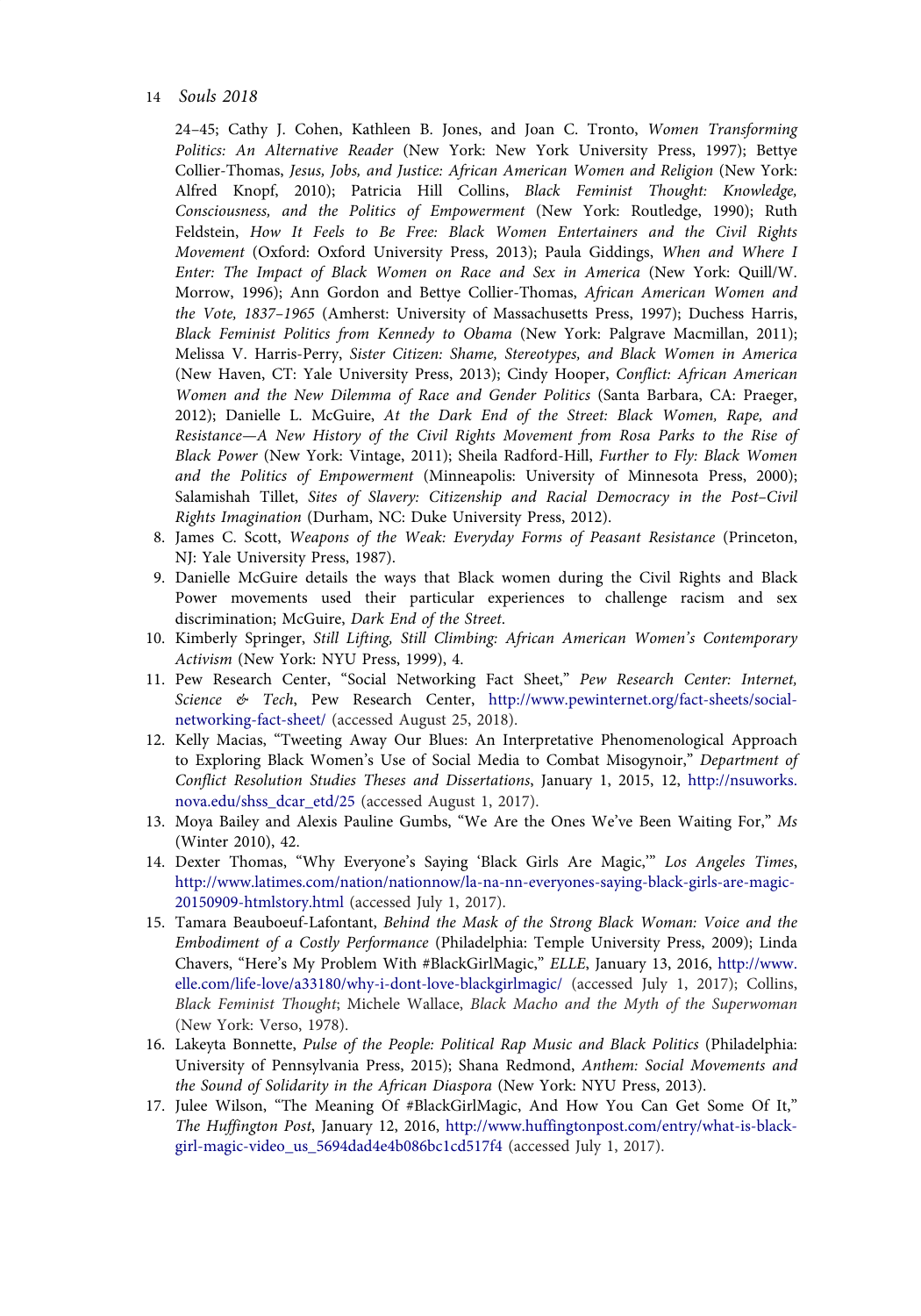- <span id="page-15-0"></span>18. We received Institutional Review Board approval to conduct focus groups with this particular population. See the Appendix for a guideline for all questions asked.
- 19. Dee Burrows and Sally Kendall, "Focus Groups: What Are They and How Can They Be Used in Nursing and Health Care Research?" Social Sciences in Health 3 (1997): 244–53.
- 20. Harris-Perry, Sister Citizen.
- 21. L. Thomas, J. MacMillian, E. McColl, C. Hale, and S. Bond, "Comparison of Focus Group and Individual Interview Methodology in Examining Patient Satisfaction with Nursing Care," Social Sciences in Heath 1 (1995): 206–19.
- 22. Fatemeh Rabiee, "Evidence Based Practice: Its Relevance to Nutritional Intervention Programmes," Proceedings of Nutrition Society 58 (1999): 50A.
- 23. Burrows and Kendall, "Focus Groups".
- 24. Richard A. Krueger, Focus Groups: A Practical Guide for Applied Research (Thousand Oaks, CA: Sage Publications, 1994).
- 25. One of the co-authors of this study facilitated discussions with participants.
- 26. As Black women researchers on the campus, both co-authors have relationships with Black-identified organizations and communities.
- 27. Hill Collins, Black Feminist Thought.
- 28. Harris-Perry, Sister Citizen, 60.
- 29. Nicole R. Fleetwood, Troubling Vision: Performance, Visuality, and Blackness (Chicago: University of Chicago Press, 2011).
- 30. Joan Morgan, "Why We Get Off: Moving Towards a Black Feminist Politics of Pleasure," The Black Scholar 4, no. 36 (2015): 40.
- 31. Aisha Durham, Brittney C. Cooper, and Susana M. Morris. "The Stage Hip-Hop Feminism Built: A New Directions Essay," Signs 38, no. 3 (2013): 721–37.
- 32. Aria Halliday, "Envisioning Black Girl Futures: Nicki Minaj's Anaconda Feminism and New Understandings of Black Girl Sexuality in Popular Culture," Departures in Critical Qualitative Research 6, no. 3 (2017): 65–77.
- 33. All of the participants were given pseudonyms to protect their anonymity. Tracey and Leah participated in the first group, while Tiana, Aaliyah, and Khadijah were together in the second group.
- 34. We define the term "bad bitch" by blending the scripts of the Diva and Gangster Bitch into a hybrid term that embodies present day colloquialisms. We take direction from Stephens and Phillips's influential research on African American adolescents' sexual scripts as well as Cheryl Keyes's four archetypes of Black women rappers: "Queen Mother," "Fly Girl," "Sista with Attitude," and "Lesbian." In some ways, "bad bitch" or what Regina Bradley calls "badwomen" encompasses all of these performance archetypes. Dionne P. Stephens and Layli D. Phillips, "Freaks, Gold Diggers, Divas, and Dykes: The Sociohistorical Development of Adolescent African American Women's Sexual Scripts," Sexuality and Culture 7, no. 1 (2003): 3–49; Cheryl L. Keyes, "Empowering Self, Making Choices, Creating Spaces: Black Female Identity via Rap Music Performance," The Journal of American Folklore 113, no. 449 (2000): 255–89; Bradley, "Barbz and Kings."
- 35. Harris-Perry, Sister Citizen, 35.
- 36. Ibid., 38.
- 37. Ibid., 46.
- 38. Laura M. Bernhard, "'Nowhere for Me to Go': Black Female Student-Athlete Experiences on a Predominantly White Campus," Journal for the Study of Sports and Athletes in Education 8, no. 2 (August 1, 2014): 67–76. doi:10.1179/1935739714Z.00000000019; Erica M. Morales, "Intersectional Impact: Black Students and Race, Gender and Class Microaggressions in Higher Education," Race, Gender & Class 21, no. 3/4 (2014): 48-66.
- 39. Rosalyn Baxandall, "Re-Visioning the Women's Liberation Movement's Narrative: Early Second Wave African American Feminists," Feminist Studies 27, no. 1 (2001): 225–45.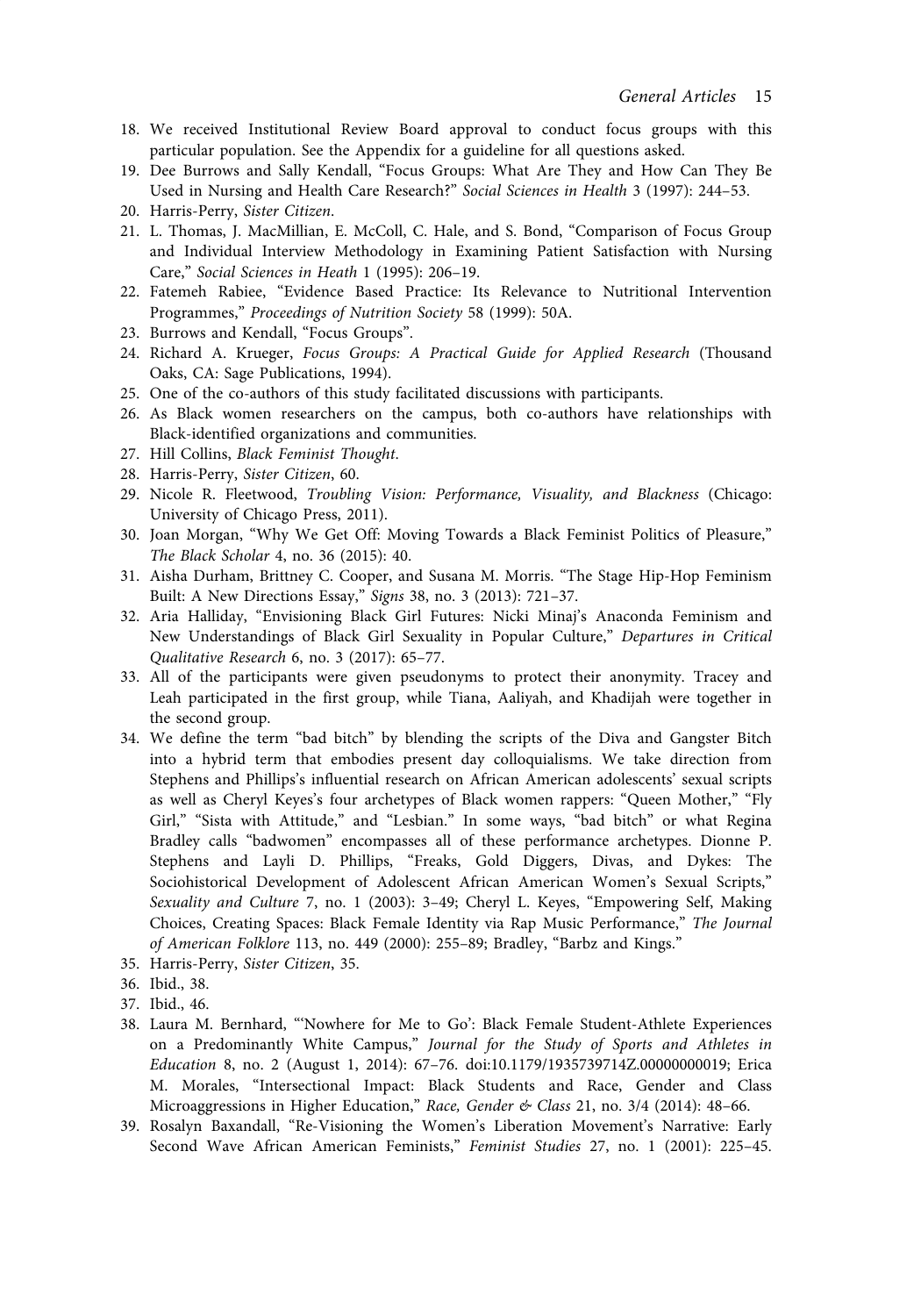#### <span id="page-16-0"></span>16 Souls 2018

doi:10.2307/3178460; Wallace, Black Macho; Beverly Guy-Sheftall, Words of Fire: An Anthology of African-American Feminist Thought (New York: The New Press, 1995).

- 40. Angie-Marie Hancock, Solidarity Politics for Millennials: A Guide to Ending the Oppression Olympics (London: Palgrave Macmillan, 2011); Abby Kiesa, Alexander P. Orlowski, Peter Levine, Deborah Both, Emily Hoban Kirby, Mark Hugo Lopez, and Karlo Barrios Marcelo, "Millennials Are Involved Locally with Others but Are Ambivalent about Formal Politics," in Engaging Youth in Politics: Debating Democracy's Future, edited by Russell J. Dalton (New York: International Debate Education Association Press, 2011): 132–147.
- 41. Patricia Hill Collins, "Learning from the Outsider Within: The Sociological Significance of Black Feminist Thought," Social Problems 33, no. 6 (1986): S14–S32.

#### About the Authors

Aria S. Halliday is Assistant Professor of Women's Studies at the University of New Hampshire. Dr. Halliday's research explores contemporary U.S. and Caribbean representations of Black women and girls in the 20th and 21st centuries. Her work is featured in Departures in Critical Qualitative Research and Journal of African American History and forthcoming in Girlhood Studies, Palimpsest, and an edited volume, Against a Sharp White Background: Infrastructures of African American Print (University of Wisconsin Press, 2019).

Nadia E. Brown is a University Scholar and Associate Professor of Political Science and African American Studies at Purdue University. Dr. Brown's research interests lie broadly in identity politics, legislative studies, and Black women's studies. Brown's Sisters in the Statehouse: Black Women and Legislative Decision Making (Oxford University Press, 2014) has been awarded the National Conference of Black Political Scientists' 2015 W.E.B. DuBois Distinguished Book Award, 2015 Anna Julia Cooper Award from the Association for the Study of Black Women and Politics, and the 2015 Center for Research on Diversity and Inclusion at Purdue University Faculty Research Award.

#### Appendix

Focus Group Question Guideline: [On representations of Black women]

- Let's begin with a warm-up exercise. Can you name five representations of Black women in popular culture?
- What representations do you identify with? Why?
- What representations do you not identify with? Why?
- What characteristics do you think are used to create a representation of a Black women in popular culture?

[On "Feeling Myself"]